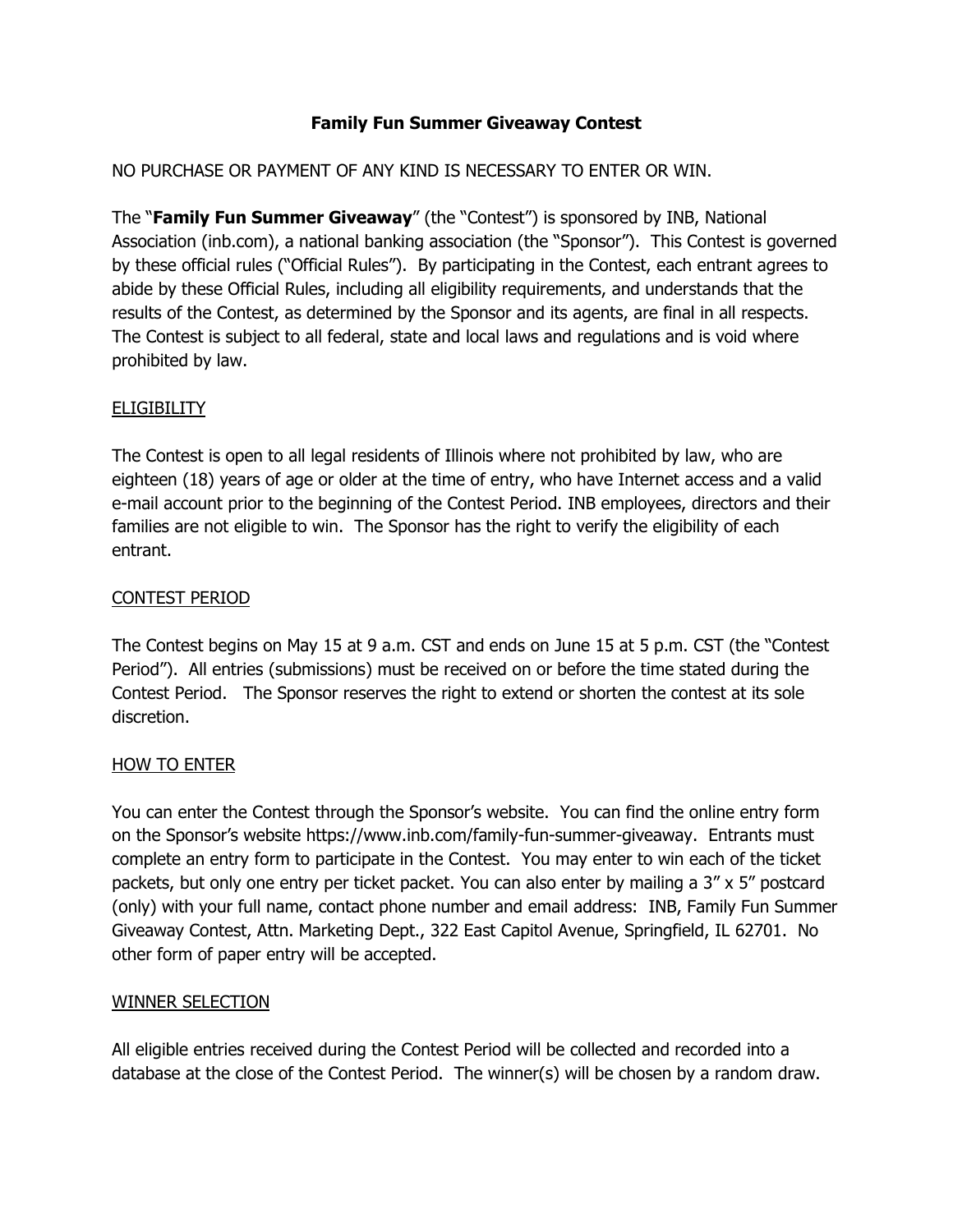The winner(s) will be announced on or about June 16, 2022, on or about 1 p.m. CST. An announcement and instructions for collecting the prize(s) (the "Prize Notification") will be sent to the e-mail address supplied by the winner(s) on the winning entry form(s). Each entrant is responsible for monitoring his or her e-mail account for Prize Notifications and other communications related to this Contest. If a winner cannot be reached by the Sponsor within two (2) days after the Sponsor's initial Prize Notification (the date and time the Sponsor sent the email containing the initial Prize Notification), or if the prize is returned as undeliverable, the same winner forfeits his or right to the prize. If the winner wins additional contest prizes from the Sponsor in the 2022 calendar year, he/she will be required to provide information needed by the Sponsor to issue a W-9 form. A W-9 is required if the value of a winner's prizes exceed \$600 in a calendar year.

## PRIZE(S): 30 ticket 5-packs per market

#### Prizes:

Bloomington Market: Six (6) Normal Cornbelters Baseball Game Ticket 5-packs valued at \$50 and awarded to six (6) winners. Tickets are for the June 25, 2022, game.

Champaign Market: Six (6) Urbana Crystal Lake Family Aquatic Center Passes 5-pack valued at \$60 and awarded to six (6) winners. These are general admission passes that can be used during the Center's regular hours.

Peoria Market: Six (6) Peoria Chiefs Baseball Game Ticket 5-pack valued at \$60 and awarded to six (6) winners. Winners can choose their game if tickets are available.

Springfield Market: Six (6) Muni "Disney NEWSIES The Broadway Musical" Ticket 5-pack valued at \$50 and awarded to six (6) winners. Tickets are general admission/lawn seating passes.

Additional terms and conditions may apply. All incidental expenses and other costs or expenses that are not specifically listed as a part of a prize in these Official Rules are the sole responsibility of the winner(s). ALL FEDERAL, STATE AND LOCAL TAXES ASSOCIATED WITH THE RECEIPT OR USE OF ANY PRIZE SHALL BE THE SOLE RESPONSIBILITY OF THE WINNER(S).

#### ADDITIONAL LIMITATIONS

Each and every prize is non-transferable, and no substitutions or cash equivalents are permitted. The Sponsor and its respective parent, affiliate and subsidiary companies, agents and representatives are not responsible for any typographical or other errors in the offer or administration of the Contest, including, but not limited to, errors in any printing or posting of these Official Rules, the selection and announcement of any winner, or the distribution of any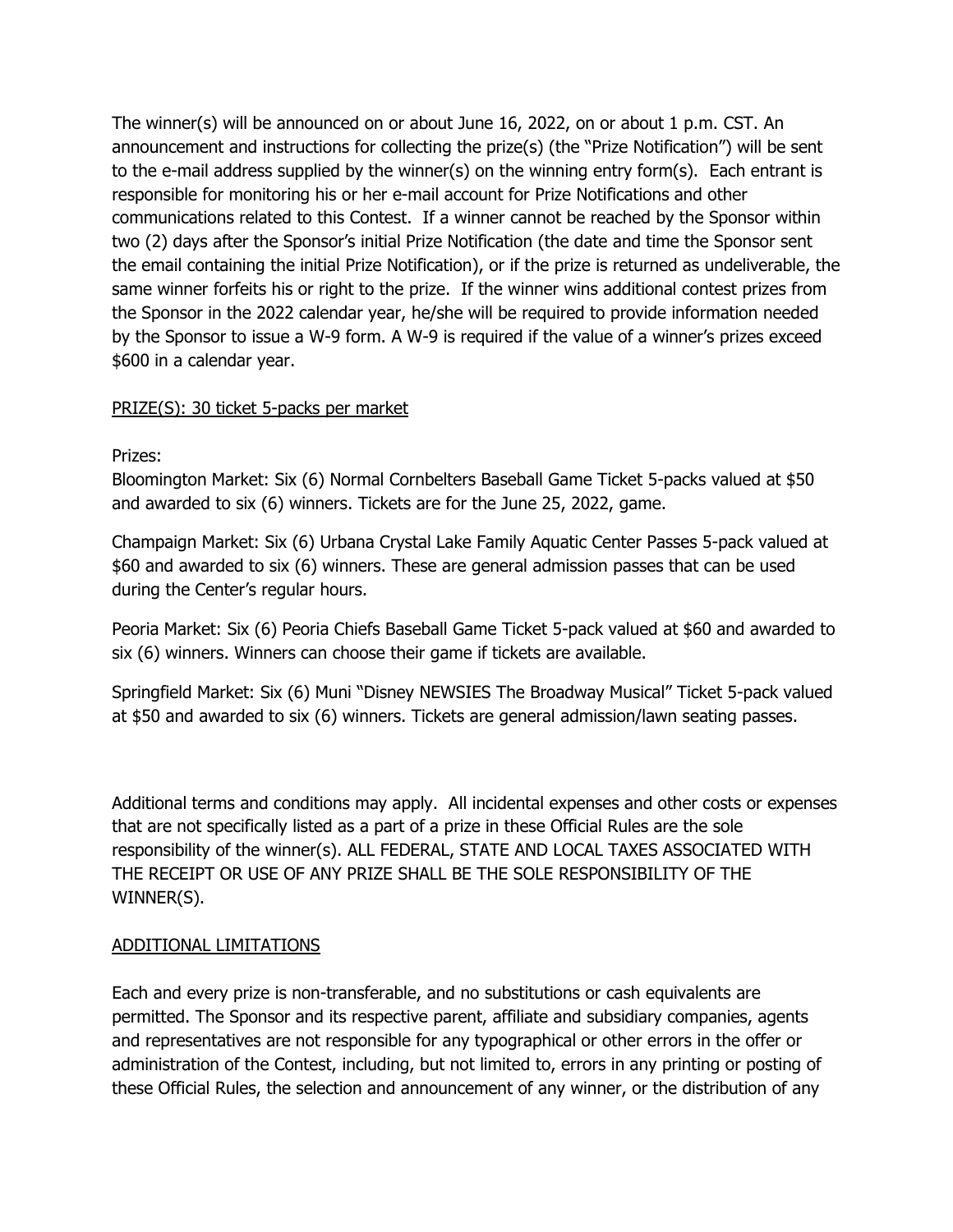prize. Any attempt to damage the content or operation of this Contest is unlawful and subject to possible legal action by the Sponsor. The Sponsor reserves the right to terminate, suspend or amend the Contest, without notice, and for any reason, including, without limitation, the Sponsor determines that the Contest cannot be conducted as planned or should a virus, bug, tampering or unauthorized intervention, technical failure or other cause beyond the Sponsor's control corrupt the administration, security, fairness, integrity or proper play of the Contest. In the event of an unauthorized intervention or tampering occurs the Sponsor reserves the right to void any suspect entries at issue. The Sponsor and its respective parent, affiliate and subsidiary companies, agents and representatives, and any telephone network or service providers, are not responsible for an incorrect or inaccurate transcription of entry information, or for any human error, technical malfunction, lost or delayed data transmission, omission, interruption, deletion, line failure or malfunction of any telephone network, computer equipment or software, or the inability to access any website or online service, or any other error, human or otherwise.

## INDEMNIFICATION AND LIMITATION OF LIABILITY

BY ENTERING THE CONTEST, EACH ENTRANT AGREES TO INDEMNIFY, RELEASE AND HOLD HARMLESS THE SPONSOR AND ITS PARENT, AFFILIATE AND SUBSIDIARY COMPANIES, ADMINISTRATOR, ADVERTISING AND PROMOTIONAL AGENCIES, AND ALL THEIR RESPECTIVE OFFICERS, DIRECTORS, EMPLOYEES, REPRESENTATIVES AND AGENTS FROM ANY LIABILITY, DAMAGES, LOSSES OR INJURY RESULTING IN WHOLE OR IN PART, DIRECTLY OR INDIRECTLY, FROM THAT ENTRANT'S PARTICIPATION IN THE CONTEST AND THE ACCEPTANCE, USE OR MISUSE OF ANY PRIZE. THE SPONSOR AND ITS PARENT, AFFILIATE AND SUBSIDIARY COMPANIES DO NOT MAKE ANY WARRANTIES, EXPRESS OR IMPLIED, AS TO THE CONDITION, FITNESS OR MERCHANTABILITY OF THE PRIZE. THE SPONSOR AND ITS PARENTS, SUBSIDIARIES, AFFILIATES, ADVERTISING AND PROMOTIONAL AGENCIES, AND ALL THEIR RESPECTIVE OFFICERS, DIRECTORS, EMPLOYEES, REPRESENTATIVES AND AGENTS DISCLAIM ANY LIABILITY FOR DAMAGE TO ANY COMPUTER SYSTEM RESULTING FROM ACCESS TO OR THE DOWNLOAD OF INFORMATION OR MATERIALS CONNECTED WITH THE CONTEST.

#### **PUBLICITY**

By participating in the Contest, each entrant grants the Sponsor permission to use his or her name, likeness or comments for publicity purposes without the payment of additional consideration, except where prohibited by law.

#### SPONSORS

This Contest is sponsored by:

INB, National Association